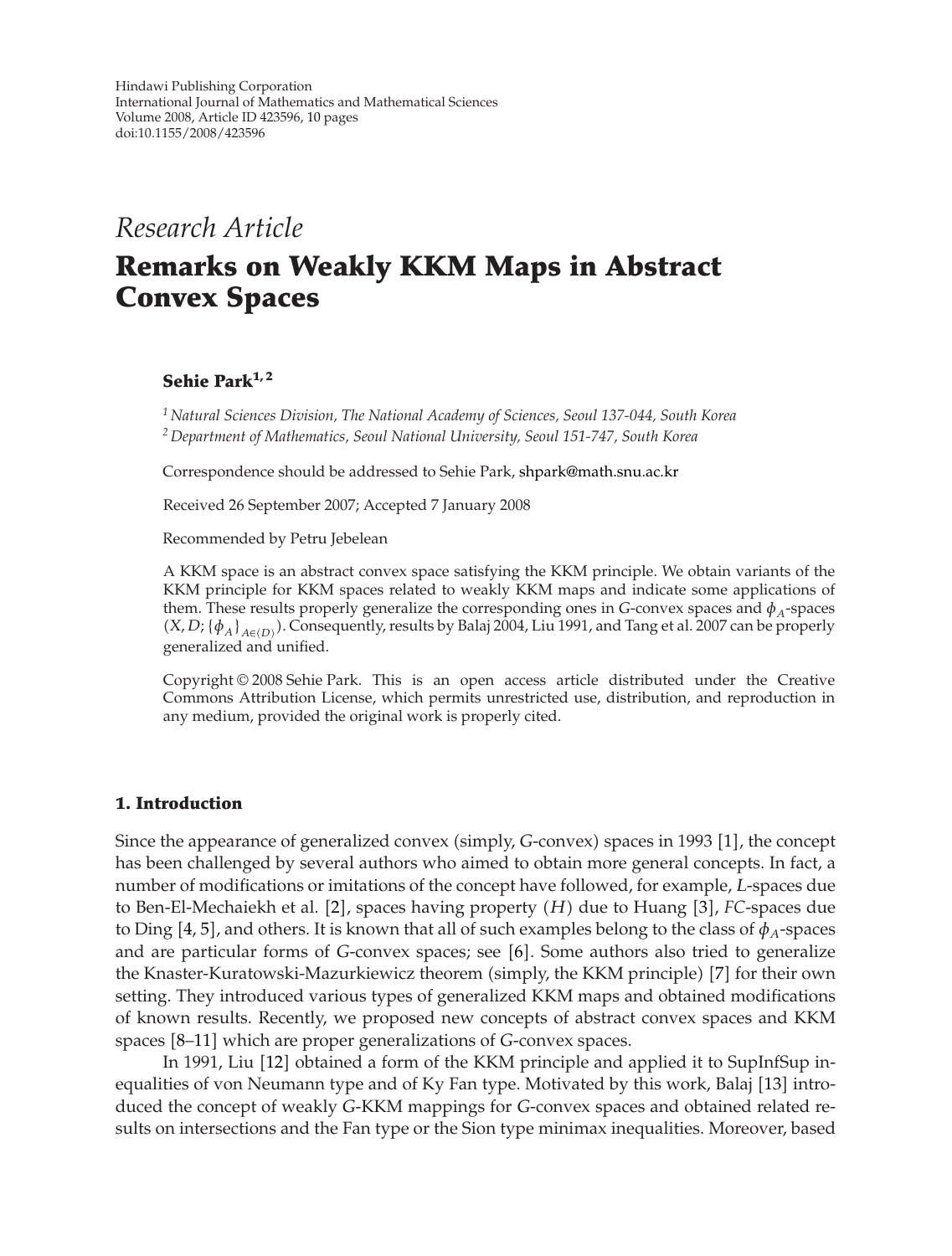on the misconception that *FC*-spaces generalize *G*-convex spaces, Tang et al. [[14](#page-9-12)] introduced the so-called *W-G-F-KKM* mapping and claimed to obtain similar results for the so-called *FC*spaces.

In the present paper, our aim is to show that such basic results for weakly KKM maps on *G*-convex spaces can be extended on the more general KKM spaces [[6,](#page-9-6) [10,](#page-9-13) [11](#page-9-9)], a particular type of abstract convex spaces satisfying the general KKM principle. These results properly generalize the corresponding ones in *G*-convex spaces and  $\phi_A$ -spaces  $(X, D; {\phi_A}_{A \in (D)})$ . We note that some applications of them in [[12](#page-9-10)[–14](#page-9-12)] can also be generalized to KKM spaces. Consequently, most results in [[12](#page-9-10)[–14](#page-9-12)] can be properly generalized and unified.

#### **2. Abstract convex spaces**

In this section, we follow mainly  $[6, 8, 9, 15]$  $[6, 8, 9, 15]$  $[6, 8, 9, 15]$  $[6, 8, 9, 15]$  $[6, 8, 9, 15]$  $[6, 8, 9, 15]$  $[6, 8, 9, 15]$  $[6, 8, 9, 15]$  $[6, 8, 9, 15]$ .

Let  $\langle D \rangle$  denote the set of all nonempty finite subsets of a set *D*.

*Definition 2.1.* An *abstract convex space*  $(E, D; \Gamma)$  consists of a set *E*, a nonempty set *D*, and a multimare  $\Gamma : (D) \rightarrow E$  with popempty values. One may denote  $\Gamma : \Gamma(A)$  for  $A \subseteq (D)$ multimap  $\Gamma : \langle D \rangle \to E$  with nonempty values. One may denote  $\Gamma_A := \Gamma(A)$  for  $A \in \langle D \rangle$ .<br>For any  $D' \subset D$ , the  $\Gamma$  cause kull of  $D'$  is denoted and defined by

For any *D'* ⊂ *D*, the Γ-*convex hull* of *D'* is denoted and defined by

$$
co_{\Gamma} D' := \bigcup \{ \Gamma_A \mid A \in \langle D' \rangle \} \tag{2.1}
$$

(co is reserved for the convex hull in vector spaces).

A subset *X* of *E* is called a  $\Gamma$ -*convex subset* of  $(E, D; \Gamma)$  relative to  $D'$  if for any  $N \in \langle D' \rangle$ ,  $\Gamma$ ,  $\Gamma$ ,  $\Gamma$ ,  $\Gamma$ ,  $\Gamma$ ,  $\Gamma$ ,  $\Gamma$ ,  $\Gamma$ ,  $\Gamma$ ,  $\Gamma$ ,  $\Gamma$ ,  $\Gamma$ ,  $\Gamma$ ,  $\Gamma$ ,  $\Gamma$ ,  $\Gamma$ ,  $\Gamma$ ,  $\Gamma$ ,  $\Gamma$ , one has  $\Gamma_N \subset X$ , that is,  $\text{co}_{\Gamma} D' \subset X$ . This means that  $(X, D'; \Gamma|_{\langle D' \rangle})$  itself is an abstract convex space called a subspace of  $(F, D; \Gamma)$ . space called a *subspace* of (*E*, *D*; Γ).<br>*Whon D C E*, the space is de-

When *D* ⊂ *E*, the space is denoted by  $(E \supset D; \Gamma)$ . In such case, a subset *X* of *E* is said to wave if for any  $A \subseteq (X \cap D)$  and has  $\Gamma \subseteq \Gamma$  in case  $E = D$  lot  $(E \cdot \Gamma) := (E \cdot \Gamma)$ . be  $\Gamma$ *-convex* if, for any  $A \in \langle X \cap D \rangle$ , one has  $\Gamma_A \subset X$ . In case  $E = D$ , let  $(E; \Gamma) := (E, E; \Gamma)$ .

*Example 2.2.* In [[6](#page-9-6), [16](#page-9-16)], we gave plenty of examples of abstract convex spaces. Here we give only two of them as follows.

(1) Usually, a *convexity space*  $(E, C)$  *in the classical sense* consists of a nonempty set *E* and  $\Gamma$  *is*  $C$  of subsets of  $F$  such that  $F$  itself is an element of  $C$  and  $C$  is closed under arbitrary a family <sup>C</sup> of subsets of *E* such that *E* itself is an element of <sup>C</sup> and <sup>C</sup> is closed under arbitrary intersection. For details, see [[17](#page-9-17)], where the bibliography lists 283 papers. For any subset  $X \subset E$ , its C-convex hull is defined and denoted by  $Co_{\mathcal{C}}X := \bigcap \{Y \in \mathcal{C} \mid X \subset Y\}$ . We say that *X* is C*convex* if  $X = \text{Co}_C X$ . Now we can consider the map  $\Gamma : \langle E \rangle \to E$  given by  $\Gamma_A := \text{Co}_C A$ . Then  $(E, C)$  becomes our abstract convoy space  $(E, \Gamma)$  $(E, C)$  becomes our abstract convex space  $(E; \Gamma)$ .<br>(2) A generalized convex space or a  $C$ -convert

(2) A *generalized convex space* or a *G-convex space*  $(E, D; \Gamma)$  consists of a topological space<br>concentry sot D, and a multiman  $\Gamma : (D) \cong E$  such that for each  $A \in (D)$  with the *E*, a nonempty set *D*, and a multimap  $\Gamma$  :  $\langle D \rangle \rightarrow E$  such that for each  $A \in \langle D \rangle$  with the cardinality  $|A| = n + 1$  there exists a continuous function  $A_1 \in A_1$ . cardinality  $|A| = n + 1$ , there exists a continuous function  $\phi_A : \Delta_n \to \Gamma(A)$  such that  $J \in \langle A \rangle$ <br>implies  $\phi_A(A_0) \subset \Gamma(I)$  $implies$  *ϕ<sub>A</sub>*(Δ*J*) ⊂ Γ(*J*).

Here,  $\Delta_n$  is a standard *n*-simplex with vertices  $\{e_i\}_{i=0}^n$ , and  $\Delta_J$  the face of  $\Delta_n$  corre-<br>ing to  $I \subset \{A\}$ ; that is if  $A = \{g_i, g_j \}$ , and  $I = \{g_i, g_j \}$ , and  $\{f_i, f_j \}$  then sponding to *J* ∈  $\langle A \rangle$ ; that is, if *A* = { $a_0, a_1, ..., a_n$ } and *J* = { $a_{i_0}, a_{i_1}, ..., a_{i_k}$ } ⊂ *A*, then  $\Delta_j = \text{co}\{e_{i_0}, e_{i_1}, \ldots, e_{i_k}\}.$ 

We have established a large amount of literature on *G*-convex spaces; see [[1,](#page-9-1) [16](#page-9-16), [18](#page-9-18)[–21](#page-9-19)] and references therein.

Recently, we are concerned with another variant of *G*-convex spaces as follows [[6](#page-9-6)].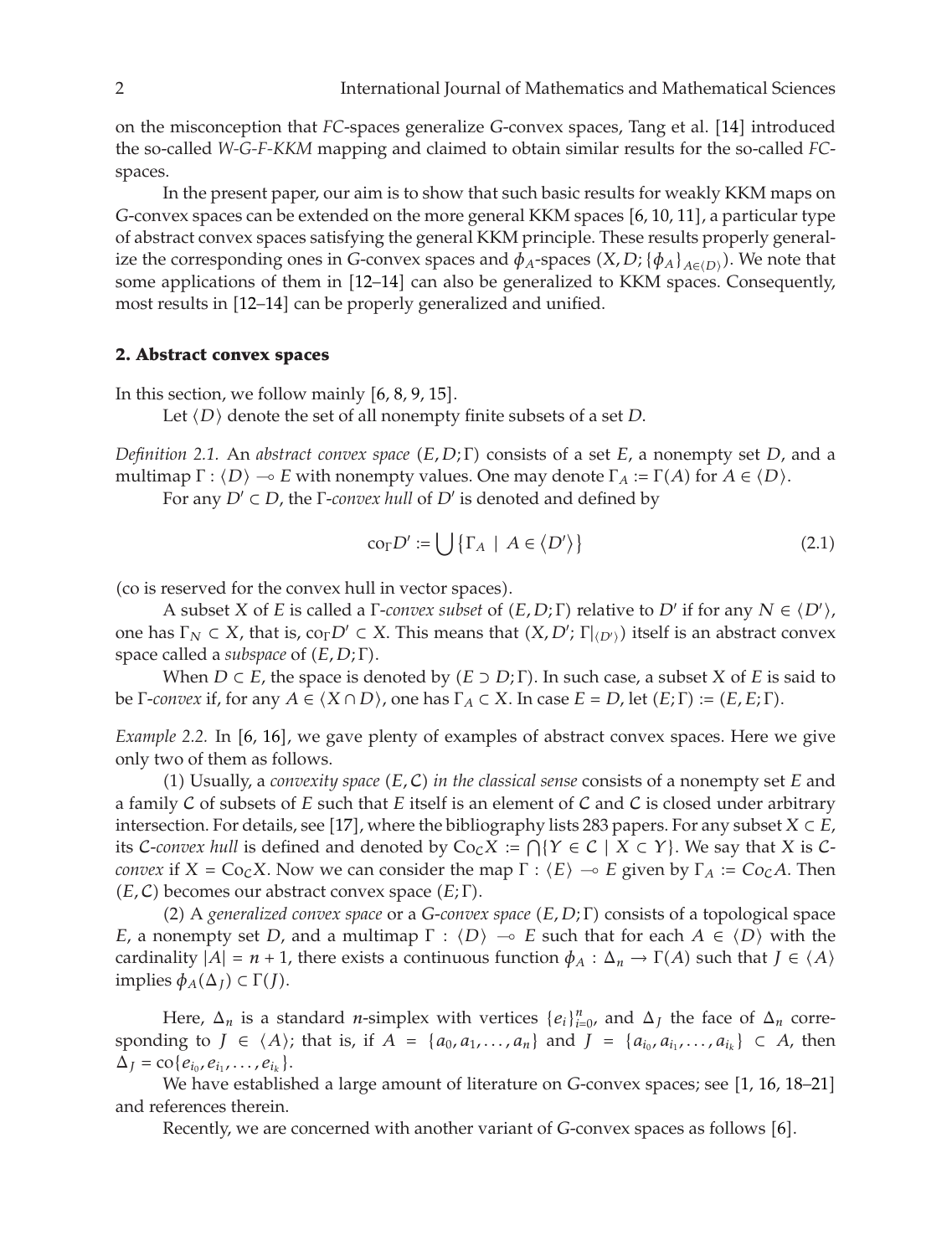Sehie Park 3

*Definition 2.3.* <sup>A</sup> *φA*-*space*

$$
(X, D; \{\phi_A\}_{A \in \langle D \rangle}) \tag{2.2}
$$

consists of a topological space *X*, a nonempty set *D*, and a family of continuous functions  $\phi_A : \Delta_n \to X$  (i.e., singular *n*-simplexes) for  $A \in \langle D \rangle$  with the cardinality  $|A| = n + 1$ .

*Example 2.4.* The following are typical examples of *G*-convex spaces and  $\phi_A$ -spaces:

- (1) any nonempty convex subset of a topological vector space (t.v.s.);
- (2) [[22](#page-9-20)] a convex space due to Komiya;
- (3) [[23](#page-9-21)] a convex space due to Lassonde;
- (4) [[24,](#page-9-22) [25](#page-9-23)] a *C*-space (or an *H*-space) due to Horvath;
- (5) [[2](#page-9-2)] an *L*-space due to Ben-El-Mechaiekh et al.;
- (6) [[3](#page-9-3)] a topological space *Y* is said to have property  $(H)$  if, for each  $N = \{y_0, \ldots, y_n\} \in \langle Y \rangle$ , there exists a continuous manning  $y_0, \ldots, y_n$ . there exists a continuous mapping  $\varphi_N : \Delta_n \to Y$ ;
- (7) [[4,](#page-9-4) [5](#page-9-5), [26](#page-9-24), [27](#page-9-25)]  $(Y, {\varphi_N})$  is said to be an *FC*-space if *Y* is a topological space and for each  $N = {y \cdot x}$   $\in (Y)$ , where some elements in *N* may be the same, there exists a *N* = { $y_0$ ,..., $y_n$ } ∈  $\langle Y \rangle$ , where some elements in *N* may be the same, there exists a continuous mapping  $\varphi_N : \Delta_n \to Y$ ;
- (8) any *G*-convex space is clearly a  $\phi_A$ -space. The converse also holds.

**Proposition 2.5** (see [[6](#page-9-6)]). A  $\phi_A$ -space  $(X, D; {\phi_A}_{A \in (D)})$  can be made into a *G*-convex space  $(X, D; \Gamma)$ -*X, D*; Γ*.*

*Proof.* This can be done in two ways.

- (1) For each *A*  $\in$  *(D)*, by putting  $\Gamma_A := X$ , we obtain a trivial *G*-convex space  $(X, D; \Gamma)$ .
- (2) Let  $\{\Gamma^{\alpha}\}_\alpha$  be the family of maps  $\Gamma^{\alpha}$  :  $\langle D \rangle \to X$  giving a *G*-convex space  $(X, D; \Gamma^{\alpha})$  such that  $\phi_{\alpha}(\Lambda) \subset \Gamma^{\alpha}$  for each  $A \in \langle D \rangle$  with  $|A| = n + 1$ . Note that by (1) this family is not that  $\phi_A(\Delta_n) \subset \Gamma_A^{\alpha}$  for each  $A \in \langle D \rangle$  with  $|A| = n + 1$ . Note that, by (1), this family is not earnly Then for each  $\alpha$  and each  $A \in \langle D \rangle$  with  $|A| = n + 1$  we have empty. Then, for each  $\alpha$  and each  $A \in \langle D \rangle$  with  $|A| = n + 1$ , we have

$$
\phi_A(\Delta_n) \subset \Gamma_A^{\alpha}, \qquad \phi_A(\Delta_J) \subset \Gamma_J^{\alpha} \quad \text{for } J \subset A. \tag{2.3}
$$

Let  $\Gamma := \bigcap_{\alpha} \Gamma^{\alpha}$ , that is,  $\Gamma_A = \bigcap_{\alpha} \Gamma^{\alpha}_A$ . Then

$$
\phi_A(\Delta_n) \subset \Gamma_A, \qquad \phi_A(\Delta_J) \subset \Gamma_J \quad \text{for } J \subset A. \tag{2.4}
$$

Therefore,  $(X, D; \Gamma)$  is a *G*-convex space.

Therefore, *G*-convex spaces and  $\phi_A$ -spaces are essentially the same.

*F* or a *G*-convex space (*X, D*; Γ), a multimap *G* : *D* → *X* is called a *KKM map* if Γ<sub>*A*</sub> ⊂ *G*(*A*) <br>
> A ∈ / D \ for each  $A \in \langle D \rangle$ .

**Proposition 2.[6](#page-9-6)** (see [6]). For a  $\phi_A$ -space  $(X, D; {\phi_A}_{A \in (D)})$ , any map  $T : D \to X$  satisfying

$$
\phi_A(\Delta_J) \subset T(J) \quad \text{for each } A \in \langle D \rangle, \ J \in \langle A \rangle,
$$
 (2.5)

*is a KKM map on a G-convex space* (*X, D; Γ*).

 $\Box$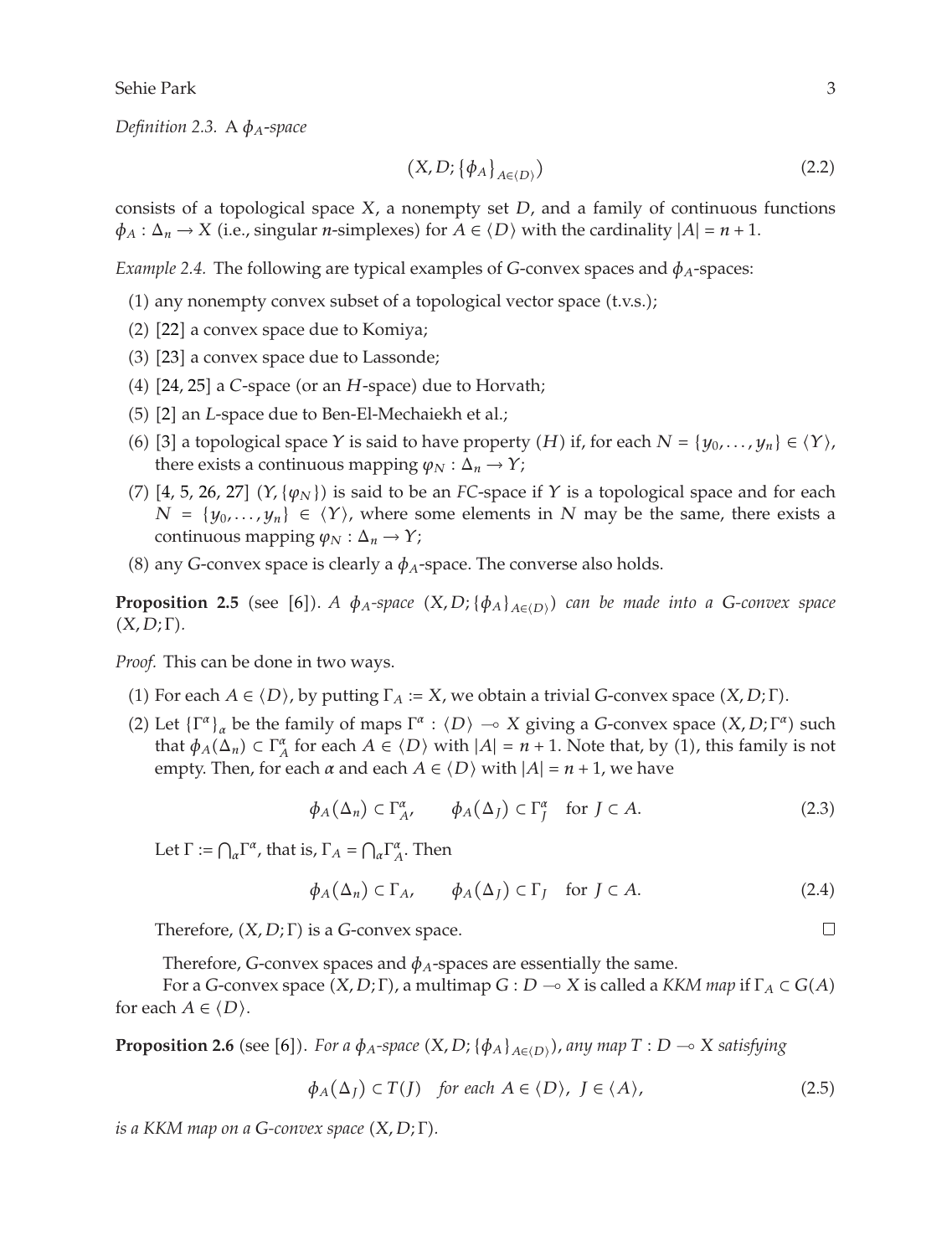*Proof.* Define  $\Gamma$ :  $\langle D \rangle \rightarrow X$  by  $\Gamma_A := T(A)$  for each  $A \in \langle D \rangle$ . Then  $(X, D; \Gamma)$  becomes a *G*-convex and  $\Gamma$ :  $\Lambda \rightarrow T(A)$ . space. In fact, for each *A* with  $|A| = n + 1$ , we have a continuous function  $\phi_A : \Delta_n \to T(A) =$ <br> $\Gamma(A)$  such that  $I \in (A)$  implies  $\phi_A(A_1) \subset T(I) \to T(I)$ . Moreover note that  $\Gamma_A \subset T(A)$  for each  $\Gamma(A)$  such that  $J \in \langle A \rangle$  implies  $\phi_A(\Delta_J) \subset T(J) =: \Gamma(J)$ . Moreover, note that  $\Gamma_A \subset T(A)$  for each  $A \subset \langle D \rangle$  and hones  $T : D \to Y$  is a KKM map on a *C* sonyov spase  $(X, D \cdot \Gamma)$  $A \in \langle D \rangle$  and hence  $T : D \multimap X$  is a KKM map on a *G*-convex space  $(X, D; \Gamma)$ .

*Remark 2.7.* In [[14](#page-9-12)], its authors repeated Ding's false claim in a large number of his own papers as follows. "Recently, Ding [[4](#page-9-4)] introduced *FC*-space which extended *G*-convex space further and proved the corresponding *KKM* theorem. From this, many new *KKM*-type theorems and applications were founded in *FC*-spaces." For Ding's claim, see [[5](#page-9-5), [26](#page-9-24), [27](#page-9-25)] and references of [[6](#page-9-6)]. One wonders how a pair  $(X, \{\varphi_A\})$  could extend the triple  $(X, D; \Gamma)$ .

The concept of KKM maps for *G*-convex spaces is refined as follows.

*Definition 2.8.* Let  $(E, D; \Gamma)$  be an abstract convex space and *Z* a set. For a multimap  $F : E \to Z$ with nonempty values, if a multimap  $G: D \to Z$  satisfies

$$
F(\Gamma_A) \subset G(A) := \bigcup_{y \in A} G(y) \quad \forall A \in \langle D \rangle,
$$
 (2.6)

then *G* is called a *KKM map* with respect to *F*. A *KKM map G* : *D* - *E* is a KKM map with respect to the identity map 1*E*.

A multimap  $F : E \to Z$  is said to have the *KKM property* and called *a*  $\mathcal{R}$ -map if, for <br>*KM* map  $C : D \to Z$  with respect to  $F$  the family  $(C(u))$  — has the finite intersection any KKM map *G* : *D*  $\sim$  *Z* with respect to *F*, the family  $\{G(y)\}_{y \in D}$  has the finite intersection property  $W_0$  denote property. We denote

$$
\mathfrak{K}(E,Z) := \{ F : E \multimap Z \mid F \text{ is a } \mathfrak{K}\text{-map} \}. \tag{2.7}
$$

Similarly, when *Z* is a topological space, a RC-*map* is defined for closed-valued maps *<sup>G</sup>*, and a  $\Re\mathfrak{O}$ -map for open-valued maps *G*. Note that if *Z* is discrete, then three classes  $\mathfrak{K}$ ,  $\Re\mathfrak{C}$ , and  $\mathfrak{RO}$  are identical. Some authors use the notation  $\mathrm{KKM}(E,Z)$  instead of  $\mathfrak{RC}(E,Z)$ .

*Example 2.9.* The above terminology unifies various concepts in other author's usage as follows.

(1) Every abstract convex space in our sense has a map  $F \in \mathcal{R}(E, Z)$  for any nonempty<br>In fact for each  $x \in E$  choose  $E(x) := Z$  or  $E(x) := [x]$  for some  $z \in Z$ set *Z*. In fact, for each  $x \in E$ , choose  $F(x) := Z$  or  $F(x) := \{z_0\}$  for some  $z_0 \in Z$ .<br>If  $1_{\pi} \in \mathcal{B}(E, F)$ , then  $f \in \mathcal{B}(E, Z)$  for any function  $f : E \to Z$  If  $F \in \mathcal{B}(E, Z)$ 

If  $1_E$  ∈  $\mathcal{R}(E, E)$ , then  $f$  ∈  $\mathcal{R}(E, Z)$  for any function  $f : E \to Z$ . If *E* and *Z* have any  $\alpha$  this holds for  $\mathcal{R}\mathcal{F}$  or  $\mathcal{R}\mathcal{F}$  for any continuous *f* topology, this holds for RC or RO for any continuous *f*.

(2) For a *G*-convex space  $(X, D; \Gamma)$  and a topological space *Z*, we defined the classes<br> $\hat{X} \cdot \hat{X}$  of multimans  $F : X \rightarrow Z$  [16] It is known that for a *G* sonyov space  $(X, D; \Gamma)$  we  $\mathcal{R}, \mathcal{R} \mathcal{C}, \mathcal{R} \mathcal{D}$  of multimaps  $F : X \to Z$  [[16](#page-9-16)]. It is known that for a *G*-convex space  $(X, D; \Gamma)$ , we have the identity man  $1 \in \mathcal{R} \mathcal{C}(X, Y) \cap \mathcal{R} \mathcal{O}(X, Y)$  are [19, 21]. Moreover, for any topological have the identity map  $1_X \in \mathfrak{RC}(X,X) \cap \mathfrak{RO}(X,X)$ ; see [[19](#page-9-26)[–21](#page-9-19)]. Moreover, for any topological<br>space  $X$  if  $E \cdot X \to Y$  is a continuous single-valued map or if  $E \cdot X \to Y$  has a continuous space *Y*, if *F* : *X*  $\rightarrow$  *Y* is a continuous single-valued map or if *F* : *X*  $\rightarrow$  *Y* has a continuous selection then  $F \in \mathfrak{MC}(X, Y) \cap \mathfrak{RO}(X, Y)$  $\text{selection, then } F \in \mathfrak{RC}(X, Y) \cap \mathfrak{RO}(X, Y).$ <br>(3) Let  $(X, D \cdot \Gamma)$  be a *C*-convex space

(3) Let  $(X, D; \Gamma)$  be a *G*-convex space, *Y* a nonempty set, and  $T : X \to 2^Y$ ,  $S : D \to 2^Y$ <br>connings Me say that *S* is a *congralized C KKM* manning [13] with respect to *T* if for each two mappings. We say that *S* is a *generalized G-KKM mapping* [[13](#page-9-11)] with respect to *T* if for each  $A \in \langle D \rangle$ ,  $T(\Gamma(A)) \subset S(A)$ . If *Y* is a topological space,  $T : X \to 2^Y$  is said to have the *G-KKM* property if for any map  $S : D \to 2^Y$  concreting *G KKM* with respect to *T* the family *KKM property* if for any map  $S : D \to 2^Y$  generalized *G*-KKM with respect to *T*, the family  ${S(z) \mid z \in D}$  has the finite intersection property.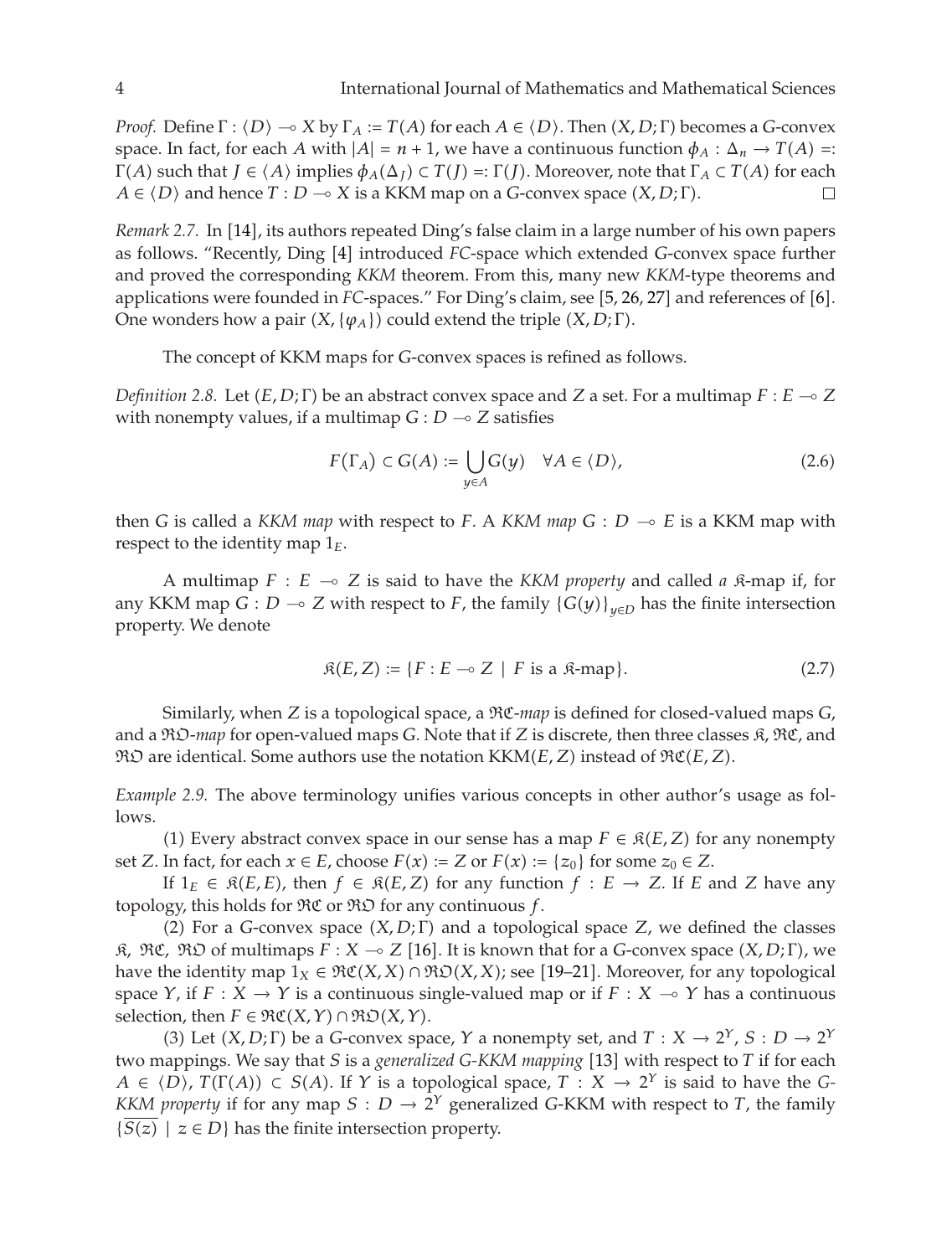This simply tells that *S* is a KKM map with respect to *T* and  $T \in \mathfrak{RC}(X,Y)$ .<br>(4) Let  $(X, y_1)$  be an *EC*-crase,  $Y$  a nonompty set and  $T S \cdot Y \rightarrow 2^Y$  two r

(4) Let  $(X, \varphi_A)$  be an *FC*-space, *Y* a nonempty set, and  $T, S: X \to 2^Y$  two mappings. We<br>at *S* is a *generalized KKM manning* [14] with respect to *T* if for each  $A \in (X)$  and  $B \in (A)$ say that *S* is a *generalized KKM mapping* [[14](#page-9-12)] with respect to *T* if for each  $A \in \langle X \rangle$ , each  $B \in \langle A \rangle$ ,  $T(\varphi_A(\Delta_B)) \subset S(B)$ . If *Y* is a topological space,  $T : X \to 2^Y$  is said to have the *F-KKM property* if for any map  $S: X \to 2^Y$  generalized KKM with respect to *T*, the family  $\{S(z) \mid z \in X\}$  has the finite intersection property. finite intersection property.

Note that  $(X, \varphi_A)$  becomes a *G*-convex space  $(X, A; \Gamma)$  for each  $A \in \langle X \rangle$  with  $\Gamma(B) :=$ <br>*A* for each  $B \subset \langle A \rangle$ . Then  $S|_A \in A \longrightarrow 2^Y$  is a KKM map with respect to  $T : X \longrightarrow 2^Y$  and  $\varphi_A(\Delta_B)$  for each  $B \in \langle A \rangle$ . Then  $S|_A : A \to 2^Y$  is a KKM map with respect to  $T : X \to 2^Y$  and  $T \in \mathfrak{M}(X, Y)$  $T \in \mathfrak{RC}(X, Y)$ .<br>(5) Lot

(5) Let  $(X, \varphi_A)$  be an *FC*-space, *Y* a nonempty subset, and *S* :  $Y \to 2^X$ . Then *S* is a lized *E-KKM* manning [14] if for each finite subset  $\tilde{A} = \{y_1, \ldots, y_n\}$  of *Y* there exists a *generalized F-KKM mapping* [[14](#page-9-12)] if for each finite subset  $A = \{y_0, \ldots, y_n\}$  of  $Y$ , there exists a finite subset  $A = \{x_0, \ldots, x_n\}$  of  $A$ finite subset  $A = \{x_0, \ldots, x_n\}$  of  $X$  such that for any subset  $B = \{x_{i_0}, \ldots, x_{i_k}\}$  of  $A$ ,

$$
\varphi_A(\text{co}\{e_{i_0},\ldots,e_{i_k}\}) \subset \bigcup_{j=0}^k S(y_{i_j}).
$$
\n(2.8)

A generalized *F-KKM* map in the above sense can be made into a KKM map on a *G*convex space  $(X \supset Y; \Gamma)$  where  $\Gamma(A) := S(A)$  and  $\phi_{\tilde{A}} := \phi_A$  as above.

#### **3. The KKM spaces**

We introduced the following in  $[6]$  $[6]$  $[6]$ .

*Definition 3.1.* For an abstract convex topological space  $(E, D; \Gamma)$ , the *KKM principle* is the state-<br>mont 1<sub>2</sub>  $\in$  300(*E, E*)  $\cap$  330(*E, E*) ment  $1_E \in \Re \mathfrak{C}(E, E) \cap \Re \mathfrak{O}(E, E)$ .

A *KKM space* is an abstract convex topological space satisfying the KKM principle.

In our recent work [[9](#page-9-14)], we studied elements or foundations of the KKM theory on abstract convex spaces and noticed that many important results therein are related to KKM spaces. Moreover, in [[10](#page-9-13), [11](#page-9-9)], a fundamental theory and its applications on KKM spaces are extensively investigated.

*Example 3.2.* We give examples of KKM spaces.

- (1) Every *G*-convex space is a KKM space; see [[19](#page-9-26)[–21](#page-9-19)].
- (2) A connected ordered space  $(X, \leq)$  can be made into an abstract convex topological space<br> $(X, \supset P, \Gamma)$  for any nonomity  $P \subset X$  by defining  $\Gamma_{\text{max}} = \lceil \min A \rceil \max A \rceil = \lceil x \rceil \leq X \rceil$  $(X ⊃ D; Γ)$  for any nonempty  $D ⊂ X$  by defining  $Γ<sub>A</sub> := [min A, max A] = {x ∈ X | min A ≤ x ≤ max A}$  for each  $A ∈ (D)$ . Eurther it is a KKM space; soo [15] Theorem 5(i)] min *A*  $\leq$  *x*  $\leq$  max *A*} for each *A*  $\in$  *(D)*. Further, it is a KKM space; see [[15](#page-9-15), Theorem 5(i)].
- (3) The extended long line *L*<sup>∗</sup> can be made into a KKM space  $(L^* \supset D; \Gamma)$ ; see [[15](#page-9-15)]. In fact,  $L^*$  is constructed from the ordinal space  $D = [0, 0]$  consisting of all ordinal numbers loss  $L^*$  is constructed from the ordinal space  $D := [0, \Omega]$  consisting of all ordinal numbers less than or equal to the first uncountable ordinal  $Ω$ , together with the order topology. Recall that *L*<sup>∗</sup> is a generalized arc obtained from  $[0, \Omega]$  by placing a copy of the interval  $(0,1)$ <br>between each ordinal  $\alpha$  and its successor  $\alpha + 1$  and we give *L*<sup>\*</sup> the order topology. Now let between each ordinal  $\alpha$  and its successor  $\alpha + 1$  and we give  $L^*$  the order topology. Now let  $\Gamma$  :  $\langle D \rangle$   $\sim$  *L*<sup>\*</sup> be the one as in (2).

But *L*<sup>\*</sup> is not a *G*-convex space. In fact, since  $\Gamma\{0, \Omega\} = L^*$  is not path connected, for  $A := \{0, \Omega\} \in \langle L^* \rangle$  and  $\Delta_1 := [0, 1]$ , there does not exist a continuous function  $\phi_A : [0, 1] \to \Gamma_A$ such that  $\phi_A\{0\} \subset \Gamma\{0\} = \{0\}$  and  $\phi_A\{1\} \subset \Gamma\{\Omega\} = \{\Omega\}$ . Therefore,  $(L^* \supset D; \Gamma)$  is not *G*-convex.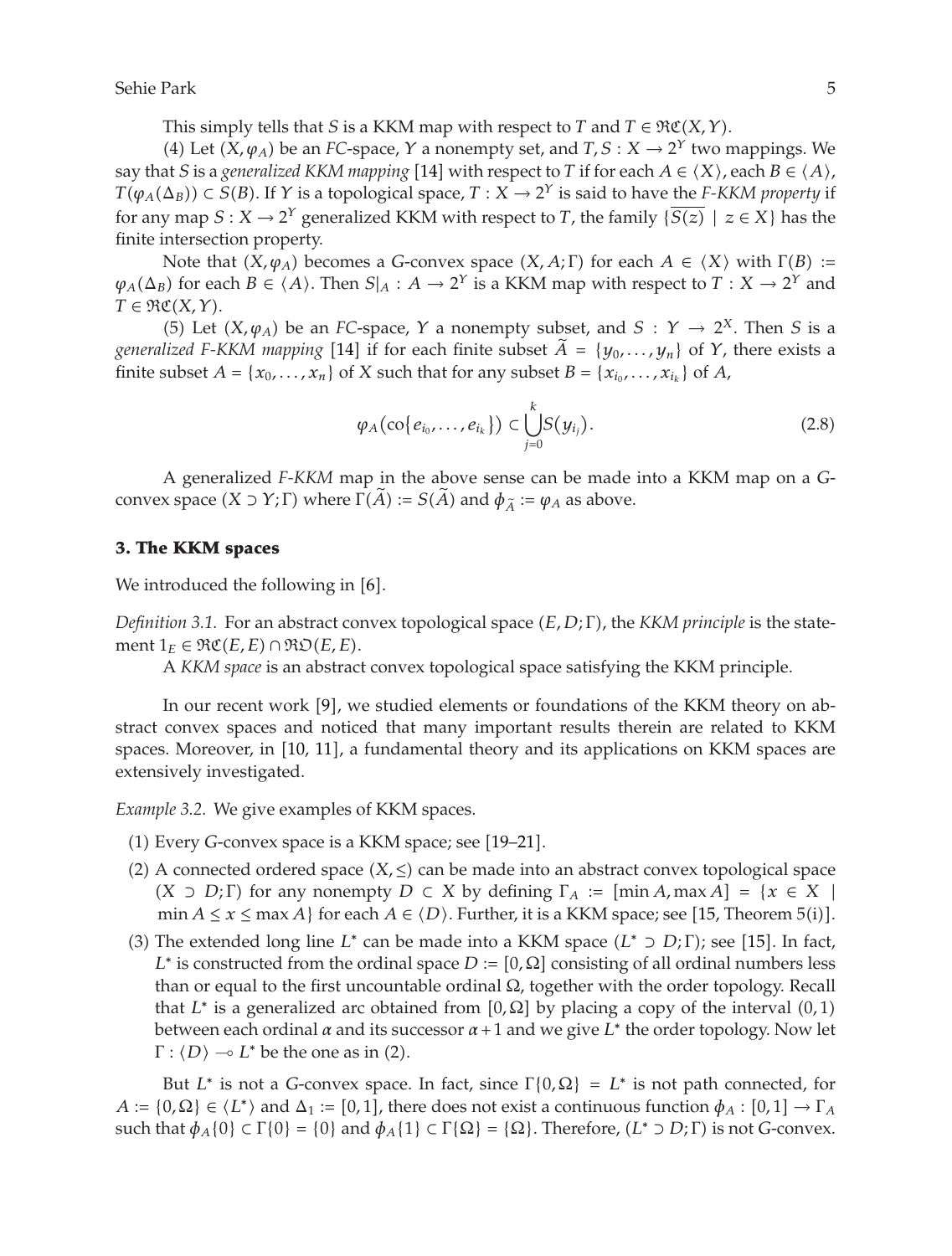Therefore, the concepts of KKM spaces properly generalize those of *G*-convex spaces and  $\phi$ <sub>*A*</sub>-spaces.

<span id="page-5-1"></span>From the definition of the KKM map, we have the following form of Fan's matching theorem.

**Theorem 3.3.** Let  $(E, D; \Gamma)$  be a KKM space and  $S: D \multimap E$  a map satisfying what follows:

- (1)  $S(z)$  *is open (resp., closed) for each*  $z \in D$ *;*
- $(X \leq U) \leq X = U_{z \in M} S(z)$  for some  $M \in \langle D \rangle$ .

*Then there exists an*  $N \in \langle D \rangle$  *such that* 

$$
\Gamma_N \cap \bigcap_{z \in N} S(z) \neq \emptyset. \tag{3.1}
$$

*Proof.* Let *G* : *D*  $\rightarrow$  *E* be a map given by *G*(*z*) := *E* \ *S*(*z*) for *z* ∈ *D*. Then *G* has closed (resp. open) values. Suppose, on the contrary to the conclusion that for any  $N \in (D)$ , we (resp., open) values. Suppose, on the contrary to the conclusion, that for any  $N \in \langle D \rangle$ , we have  $\Gamma_{k,0} \cap S(\sigma) = \emptyset$  that is  $\Gamma_{k,0} \subset F \setminus \bigcap_{k \in \mathbb{N}} S(\sigma) = |I| - \langle F \setminus S(\sigma) \rangle = C(N)$ . Therefore,  $\bigcap_{k \in \mathbb{N}} S(\sigma)$ have  $\Gamma_N \cap \bigcap_{z \in N} S(z) = \emptyset$ , that is,  $\Gamma_N \subset E \setminus \bigcap_{z \in N} S(z) = \bigcup_{z \in N} (E \setminus S(z)) = G(N)$ . Therefore, *G*<br>is a KKM map Since (*E*, D: *F*) is a KKM space, there exists a  $\hat{u} \in \bigcap_{z \in N} C(z) = \bigcap_{z \in N} (X \setminus S(z))$ is a KKM map. Since  $(E, D; \Gamma)$  is a KKM space, there exists a  $\hat{y} \in \bigcap_{z \in M} G(z) = \bigcap_{z \in M} (X \setminus S(z))$ .<br>Honce  $\hat{y} \notin S(z)$  for all  $z \in M$ . This violates condition (2) Hence,  $\hat{y} \notin S(z)$  for all  $z \in M$ . This violates condition (2).

<span id="page-5-2"></span>**Corollary 3.4.** *Let*  $(E, D; \Gamma)$  *be a KKM space,*  $A \in \langle D \rangle$ ,  $\{M_z | z \in A\}$  *an open or closed cover of*  $E$ .<br>*Then these exists a nonematy subset*  $B$  of  $A$  such that  $\Gamma(R) \cap \Omega(M_+) \subset E$ ,  $B \neq \emptyset$ *Then there exists a nonempty subset B of A such that*  $\Gamma(B) \cap \bigcap \{M_z \mid z \in B\} \neq \emptyset$ .

<span id="page-5-0"></span>**Corollary 3.5** (see [[13](#page-9-11), Lemma 1]). Let  $(X, D; \Gamma)$  be a *G*-convex space,  $A \in \langle D \rangle$ ,  $\{M_z \mid z \in A\}$  and  $P(z)$  and  $\{X, Z\}$  are  $\{X, Z\}$  and  $\{X, Z\}$  and  $\{X, Z\}$  and  $\{X, Z\}$  and  $\{X, Z\}$  and  $\{X, Z\}$  and  $\{X, Z\}$ *open or closed cover of X. Then there exists a nonempty subset B of A such that* Γ(B) ∩  $\bigcap$ { $M_z$  | *z* ∈<br>*B* 1 *+* ∞  $B$ }  $\neq \emptyset$ *.* 

Balaj [[13](#page-9-11)] deduced [Corollary 3.5](#page-5-0) from a previous result of the present author.

**Corollary 3.6** (see [[14](#page-9-12), Theorem 3.2]). Let  $(X, \varphi_A)$  be an FC-space,  $A \in \langle X \rangle$ ,  $\{M_x \mid x \in A\}$  and  $\varphi_A$  and  $\varphi_B$  are an  $\varphi_B$  and  $\varphi_B$  and  $\varphi_B$  and  $\varphi_B$  and  $\varphi_B$  and  $\varphi_B$  and  $\varphi_B$  and  $\varphi_B$  and  $\varphi_B$ *open or closed cover of X. Then there exists a nonempty subset B of A such that*  $\varphi_A(\Delta_B) \cap \bigcap \{M_x \mid x \in B\}$  $x \in B$   $\neq \emptyset$ *.* 

This is a very particular form of [Corollary 3.5](#page-5-0) with  $\Gamma(B) := \varphi_A(\Delta_B)$ . In fact,  $(X, \varphi_A)$  be-<br>*A*  $\Gamma$  convoy space  $(X, A): \Gamma$  with  $\Gamma(B) := \varphi_A(\Delta_B)$  for each  $A \subset (X)$  and each  $B \subset (A)$ comes a *G*-convex space  $(X, A; \Gamma)$  with  $\Gamma(B) := \varphi_A(\Delta_B)$  for each  $A \in \langle X \rangle$  and each  $B \in \langle A \rangle$ .<br>Note also that our proof of Theorem 3.3 is much more simple than that of [14]. Theor

Note also that our proof of [Theorem 3.3](#page-5-1) is much more simple than that of [[14,](#page-9-12) Theorem  $3.2$ ].

#### **4. Weakly KKM maps**

*Definition 4.1.* Let  $(E, D; \Gamma)$  be an abstract convex space and *Z* a set. For a multimap  $F : E \multimap Z$ <br>with popematy values if a multimap  $C : D \longrightarrow Z$  satisfies with nonempty values, if a multimap  $G: D \to Z$  satisfies

$$
F(x) \cap G(A) \neq \emptyset \quad \forall A \in \langle D \rangle \text{ and all } x \in \Gamma(A), \tag{4.1}
$$

then *G* is called a *weakly KKM map* with respect to *F*.

Clearly, each KKM map with respect to *F* is weakly KKM, and a weakly KKM map  $G: D \multimap E$  with respect to the identity map  $1_E$  is simply a KKM map.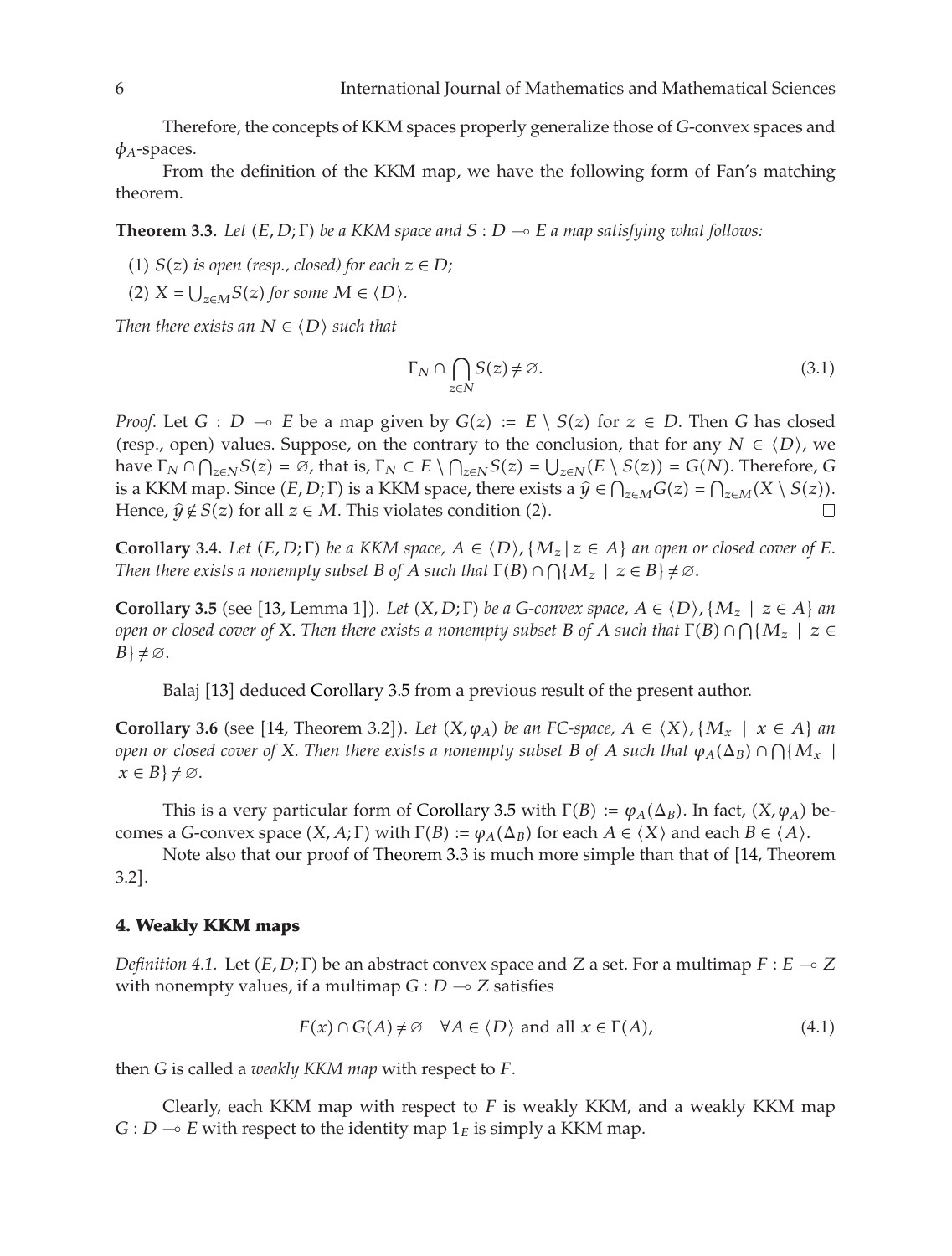*Example 4.2.* (1) When *X* := *E* is a nonempty subset of a vector space, *F* is said to be *trappable*<br>by *C<sup>c</sup>* iff *C* is not workly *KKM* with respect to *E* where  $C^{c}(a) := Z \setminus C(a)$  for each  $a \in D$  [12] by *G<sup>c</sup>* iff *G* is not weakly KKM with respect to *F*, where  $G^c(a) := Z \setminus G(a)$  for each  $a \in D$  [[12](#page-9-10)].<br>(2) Let  $(X, D: \Gamma)$  be a *G-convex* space  $X$  a popematy set and  $T: X \to 2^X S : D \to 2^Y$  two

(2) Let  $(X, D; \Gamma)$  be a *G*-convex space, *Y* a nonempty set, and  $T : X \to 2^Y, S : D \to 2^Y$  two ince [13] We say that *S* is *x* veck *L C KVM* manning with respect to *T* if for each  $A \subset (D)$ mappings [[13](#page-9-11)]. We say that *S* is *weakly G-KKM mapping* with respect to *T* if for each  $A \in \langle D \rangle$ and any  $x \in \Gamma(A)$ ,  $T(x) \cap S(A) \neq \emptyset$ .<br>(3) Let  $(X, \mu_A)$  be an *FC*-space

(3) Let  $(X, \varphi_A)$  be an *FC*-space,  $Y$  a nonempty set, and  $T, S: X \to 2^Y$  two mappings [[14](#page-9-12)]. We say that *S* is *weakly generalized F-KKM mapping* with respect to *T* (for short, *W-G-F-KKM*<br>manning with respect to *T*) if for each  $A \in (X)$  and  $B \subseteq A$  and any  $x \in (a, (A_{\sigma}) \setminus T(x) \cap S(B) \neq \emptyset$ *mapping* with respect to *T*) if for each  $A \in \langle X \rangle$ , each  $B \subset A$  and any  $x \in \varphi_A(\Delta_B)$ ,  $T(x) \cap S(B) \neq \emptyset$ .

<span id="page-6-1"></span>In 1991, Liu [[12](#page-9-10)] obtained a form of the KKM principle. Motivated by the form, we deduce the following generalization.

**Theorem 4.3.** Let  $(X, D; \Gamma)$  be a compact KKM space,  $Y$  a nonempty set, and  $F: X \to Y$  and  $G: D \to Y$  mans such that *D* - *Y maps such that*

- -<sup>1</sup> *G is weakly KKM map with respect to F*
- (2) *for each*  $z \in D$ *, the set* {*x* ∈ *X* | *F*(*x*) ∩ *G*(*z*) ≠  $\emptyset$ } *is closed.*

*Then there exists an*  $x_0 \in X$  *such that*  $F(x_0) \cap G(z) \neq \emptyset$  for each  $z \in D$ .

*Proof.* Suppose that the conclusion does not hold. Then for each  $x \in X$ , there exists a  $z \in D$ such that  $F(x) \cap G(z) = \emptyset$ . Define an open set

$$
M_z := \{ x \in X \mid F(x) \cap G(z) = \varnothing \} \quad \text{for } z \in D. \tag{4.2}
$$

Since *X* is compact, there is an  $A \in \langle D \rangle$  such that  $\{M_z \mid z \in A\}$  is an open cover of *X*. Then, by [Corollary 3.4,](#page-5-2) there exist a subset *B* of *A* and a point

$$
x_0 \in \Gamma(B) \cap \bigcap \{ M_z \mid z \in B \} \neq \varnothing. \tag{4.3}
$$

Since *G* is weakly KKM with respect to *F* and  $x_0 \in \Gamma(B)$ , we have  $F(x_0) \cap G(B) \neq \emptyset$ .<br>On the other hand  $x_0 \in \Omega(M_+) \subset \{B\}$  implies  $F(x_0) \cap G(z) = \emptyset$  for all  $z \in B$ .

On the other hand,  $x_0 \in \bigcap \{M_z \mid z \in B\}$  implies  $F(x_0) \cap G(z) = \emptyset$  for all  $z \in B$  and hence,  $F(x_0) \cap G(B) = \emptyset$ . This is a contradiction.

<span id="page-6-0"></span>**Corollary 4.4** (see [[13,](#page-9-11) Theorem 2]). Let  $(X, D; \Gamma)$  be a compact *G*-convex space,  $Y$  a nonempty set,<br>and  $T: X \longrightarrow Y$  and  $S: D \longrightarrow Y$  type mans such that and  $T: X \to Y$  and  $S: D \to Y$  two maps such that

- -<sup>i</sup> *S is weakly G-KKM map with respect to T;*
- (ii) *for each z* ∈ *D, the set* {*x* ∈ *X* | *T*(*x*) ∩ *S*(*z*) ≠ ∅} *is closed.*

*Then there exists an*  $x_0 \in X$  *such that*  $T(x_0) \cap S(z) \neq \emptyset$  for each  $z \in D$ .

The following is an immediate consequence of [Corollary 4.4.](#page-6-0)

**Corollary 4.5** (see [[14](#page-9-12), Theorem 3.3]). Let  $(X, \varphi_A)$  be a compact FC-space,  $Y$  a nonempty set, and  $T \leq Y \leq Y$  five mans such that *T, S* : *X* - *Y two maps such that*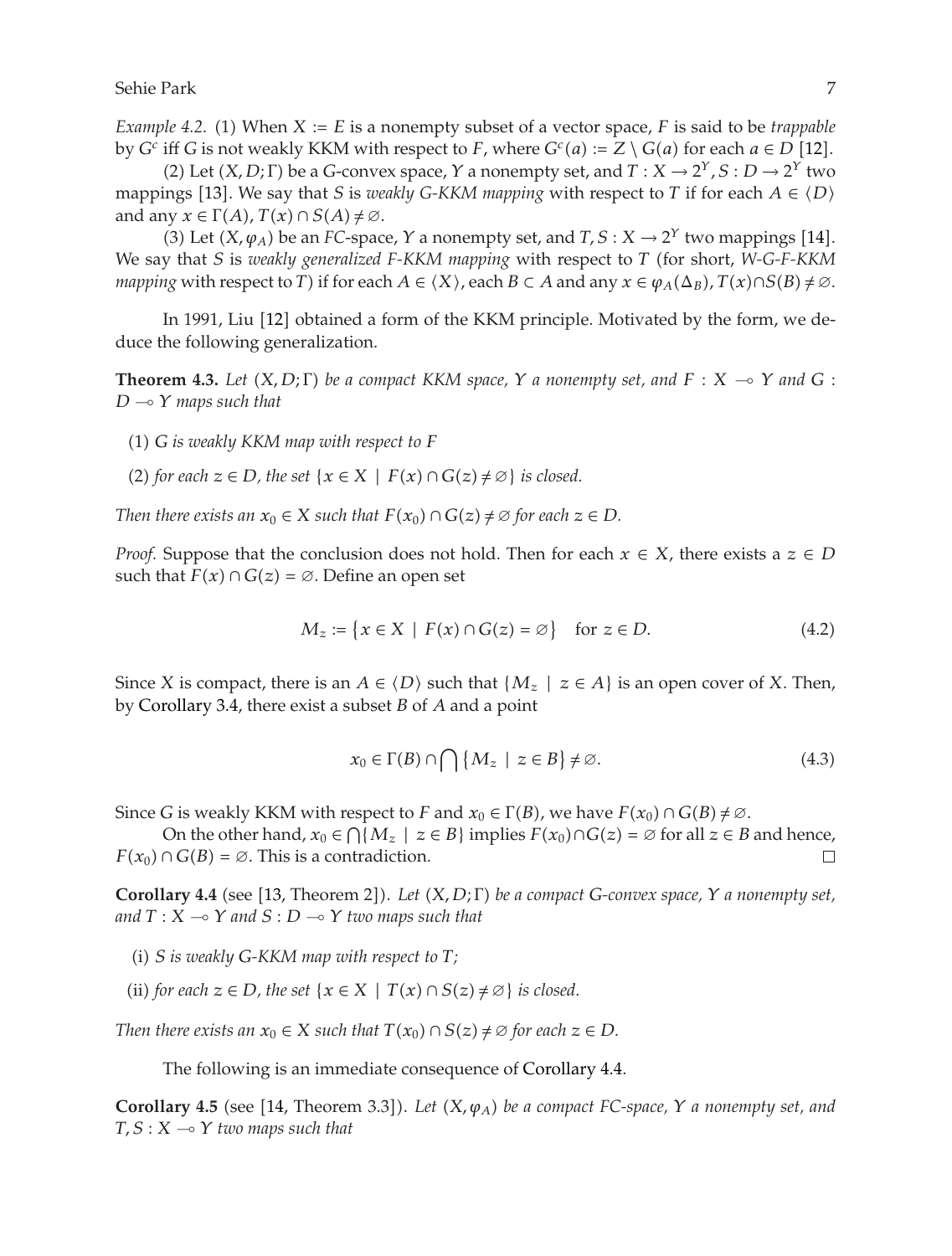- $(i)$  *S is W*-*G*-*F*-*KKM* map with respect to *T*;
- (ii) *for each z* ∈ *D, the set* {*x* ∈ *X* | *T*(*x*) ∩ *S*(*z*) ≠  $\emptyset$ } *is closed.*

*Then there exists an*  $x_0 \in X$  *such that*  $T(x_0) \cap S(z) \neq \emptyset$  for each  $z \in D$ .

*Example 4.6.* In [[13](#page-9-11), Remark 1], it is noted that condition (2) in [Theorem 4.3](#page-6-1) is satisfied if *Y* is a topological space. *E* is upper somicontinuous, and *C* has closed values. In this case, [12] is a topological space, *F* is upper semicontinuous, and *G* has closed values. In this case, [12](#page-9-10), Theorem 2.1] is for a compact convex subset  $X = D$  of a topological vector space, and [[14](#page-9-12), Theorem 3.4] for a compact  $FC$ -space  $(X, \varphi_A)$ .

We have the following variant of [Theorem 4.3.](#page-6-1)

<span id="page-7-1"></span>**Theorem 4.7.** Let  $(X, D; \Gamma)$  be a KKM space,  $Y$  a nonempty set, and  $F: X \to Y$  and  $G: D \to Y$ <br>mans such that *maps such that*

- $(1)$  *G is weakly KKM with respect to F*;
- (2) the set  $\{x \in X \mid F(x) \cap G(z) \neq \emptyset\}$  is either all closed or all open for all  $z \in D$ .

*Then for each*  $A \in \langle D \rangle$  *there exists an*  $x_0 \in \Gamma(A)$  *such that*  $F(x_0) \cap G(z) \neq \emptyset$  *for all*  $z \in A$ *.* 

*Proof.* Let  $A \in \langle D \rangle$ . Then it is easily checked that the subspace  $(X, A; \Gamma |_{\langle A \rangle})$  is also a KKM space. Now the conclusion follows from the same argument in the proof of [Theorem 4.3.](#page-6-1)

<span id="page-7-0"></span>**Corollary 4.8** (see [[13,](#page-9-11) Theorem 3]). Let  $(X, D; \Gamma)$  be a *G*-convex space,  $Y$  a nonempty set, and  $T: X \longrightarrow Y$  and  $S: D \longrightarrow Y$  mans such that  $T: X \rightarrow Y$  and  $S: D \rightarrow Y$  maps such that

- -<sup>i</sup> *S is weakly G-KKM map with respect to T;*
- (ii) the set  $\{x \in X \mid T(x) \cap S(z) \neq \emptyset\}$  is either all closed or all open for all  $z \in D$ .

*Then for each*  $A \in \langle D \rangle$  *there exists an*  $x_0 \in \Gamma(A)$  *such that*  $T(x_0) \cap S(z) \neq \emptyset$  *for all*  $z \in A$ *.* 

From [Corollary 4.8,](#page-7-0) we have the following.

**Corollary 4.9** (see [[14,](#page-9-12) Theorem 3.5]). Let  $(X, \varphi_A)$  be an FC-space,  $\varphi_A(\Delta_n)$  an FC-subspace for each  $A \in (X \setminus Y, X)$  a nonempty set and  $T \setminus S \setminus Y$  a  $\Delta_n$   $\Delta_n$   $\Delta_n$   $\Delta_n$   $\Delta_n$   $\Delta_n$   $\Delta_n$  $A \in \langle X \rangle$  ,  $Y$  *a nonempty set, and*  $T$ ,  $S : X \to Y$  *two maps such that* 

- $(i)$  *S is W*-*G*-*F*-*KKM* map with respect to *T*;
- (ii) the set  $\{x \in X \mid T(x) \cap S(z) \neq \emptyset\}$  is either all closed or all open for all  $z \in D$ .

*Then for each*  $A \in \langle X \rangle$  *there exists an*  $x_0 \in \varphi_A(\Delta_n)$  *such that*  $T(x_0) \cap S(z) \neq \varnothing$  *for each*  $z \in \varphi_A(\Delta_n)$ *.* 

*Remark 4.10.* In [[13,](#page-9-11) Remark 2], it is noted that condition (3.2) in [Theorem 4.7](#page-7-1) is satisfied if *Y* is a topological space and either *F* is upper semicontinuous and *C* has closed values or *F* is lower a topological space and either *F* is upper semicontinuous and *G* has closed values or *F* is lower semicontinuous and *G* has open values. This is exploited in [[14,](#page-9-12) Theorem 3.6].

As an example of applications of [Theorem 4.3,](#page-6-1) we give the following.

<span id="page-7-2"></span>**Theorem 4.11.** *Let*  $(X, D; \Gamma)$  *be a compact KKM space,*  $Y$  *a topological space. Let*  $T : X \rightarrow$ *be an upper semicontinuous map,*  $\psi : D \times Y \to \mathbb{R}$ ,  $\varphi : X \times Y \to \mathbb{R}$  *two functions and*  $\beta =$ <br>inf. *y* suppose  $\psi(x, y)$ . Suppose that  $\inf_{x \in X} \sup_{y \in T(x)} \varphi(x, y)$ . *Suppose that*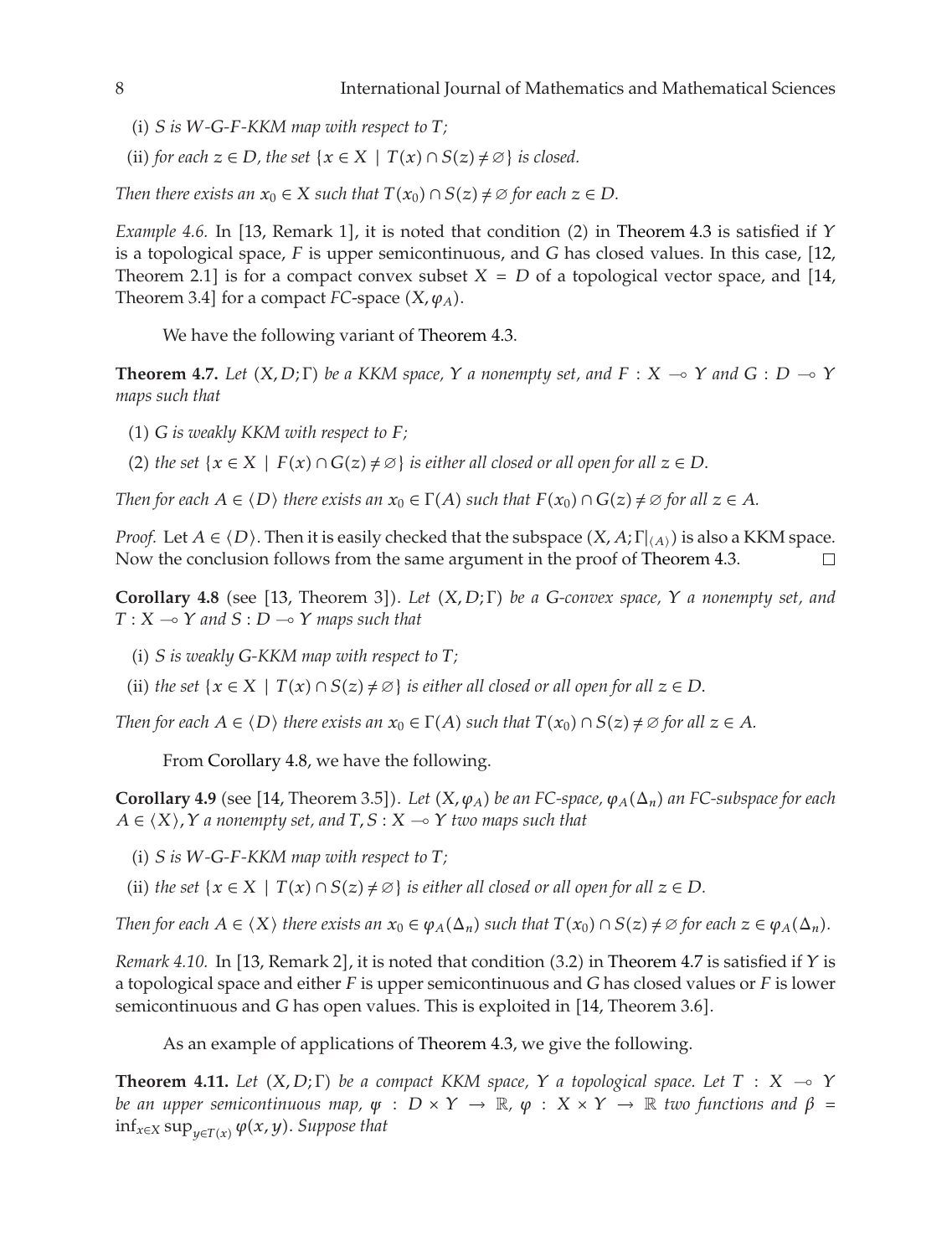- $(1)$  *for each*  $z \in D$ *,*  $\psi(z, \cdot)$  *is upper semicontinuous on*  $Y$ *;*
- $(2)$  *for any*  $\lambda < \beta$  *and*  $y \in T(x)$ *, co*<sub> $\Gamma$ </sub> { $z \in D \mid \psi(z, y) < \lambda$ }  $\subset \{x \in X \mid \varphi(x, y) < \lambda\}$ .
	- -a *Then the following holds:*

$$
\inf_{x \in X} \sup_{y \in T(x)} \varphi(x, y) \le \sup_{x \in X} \inf_{z \in D} \sup_{y \in T(x)} \varphi(z, y). \tag{4.4}
$$

(b) Further, if T is compact valued, then there exists an  $x_0 \in X$  such that

$$
\inf_{x \in X} \sup_{y \in T(x)} \varphi(x, y) \le \inf_{z \in D} \sup_{y \in T(x_0)} \varphi(z, y). \tag{4.5}
$$

*Proof.* Just follow that of [[13,](#page-9-11) Theorem 4].

<span id="page-8-0"></span>**Corollary 4.12.** In [Theorem 4.11,](#page-7-2) (*X*, *D*; Γ) can be replaced by a compact *G*-convex space without af-<br>fective its conclusion *fecting its conclusion.*

Note that [Corollary 4.12](#page-8-0) contains some known forms of the Fan type minimax inequalities; see  $[13]$  $[13]$  $[13]$ .

**Corollary 4.13** (see [[14](#page-9-12), Theorem 4.1]). Let  $(X, \varphi_A)$  be a compact FC-space and  $Y$  a topological space. *Let*  $T : X \to Y$  *be a u.s.c. map,*  $f, g : X \times Y \to \mathbb{R}$  *two functions, and*  $\beta = \inf_{x \in X} \sup_{y \in T(x)} f(x, y)$ *. Suppose that*

- (i) for each  $z \in X$ ,  $g(z, \cdot)$  is u.s.c. on  $Y$ ;
- (ii) for any  $\lambda < \beta$  and  $y \in T(x)$ , if for each  $A \in \langle X \rangle$  and  $B \in \langle A \cap \{x \in X \mid g(x, y) < \lambda\} \rangle$  one has  $\varphi_A(\Delta_B) \subset \{x \in X \mid f(x,y) < \lambda\}.$ 
	- (a) Then the following holds:

$$
\inf_{x \in X} \sup_{y \in T(x)} f(x, y) \le \sup_{x \in X} \inf_{z \in X} \sup_{y \in T(x)} g(z, y). \tag{4.6}
$$

(b) *Moreover, if*  $T$  *is compact-valued, then there exists an*  $x_0 \in X$  *such that* 

$$
\inf_{x \in X} \sup_{y \in T(x)} f(x, y) \le \inf_{z \in X} \sup_{y \in T(x_0)} g(z, y). \tag{4.7}
$$

#### **5. Further remarks**

Until now, in this paper, we showed that basic results in [[12](#page-9-10)] for topological vector spaces, in [[13](#page-9-11)] for *G*-convex spaces, and in [[14](#page-9-12)] for *FC*-spaces, are all extended to KKM spaces. Therefore, most of their applications in each paper can be also generalized to KKM spaces. The readers can show this in case they are urgently needed. Finally, note that results in [[14](#page-9-12)] are all particular to corresponding ones for *G*-convex spaces.

 $\Box$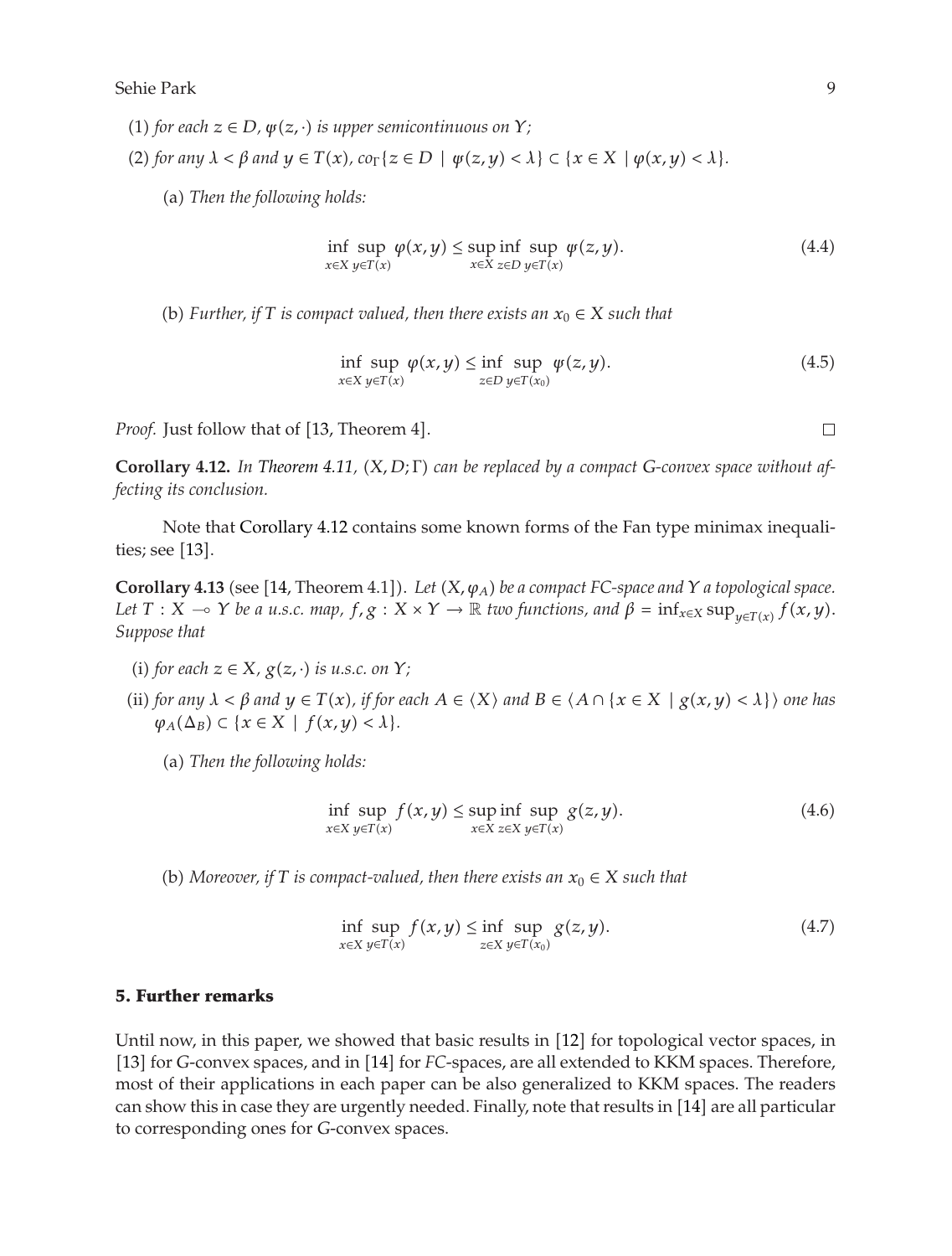#### <span id="page-9-0"></span>**References**

- <span id="page-9-1"></span>1 S. Park and H. Kim, "Admissible classes of multifunctions on generalized convex spaces," *Proceedings of College of Natural Sciences, Seoul National University*, vol. 18, pp. 1–21, 1993.
- <span id="page-9-2"></span>2 H. Ben-El-Mechaiekh, S. Chebbi, M. Florenzano, and J.-V. Llinares, "Abstract convexity and fixed points," *Journal of Mathematical Analysis and Applications*, vol. 222, no. 1, pp. 138–150, 1998.
- <span id="page-9-3"></span>[3] J. Huang, "The matching theorems and coincidence theorems for generalized R-KKM mapping in topological spaces," *Journal of Mathematical Analysis and Applications*, vol. 312, no. 1, pp. 374–382, 2005.
- <span id="page-9-4"></span>4 X. P. Ding, "Maximal element theorems in product *FC*-spaces and generalized games," *Journal of Mathematical Analysis and Applications*, vol. 305, no. 1, pp. 29–42, 2005.
- <span id="page-9-5"></span>5 X. P. Ding, "Generalized KKM type theorems in *FC*-spaces with applications. I," *Journal of Global Optimization*, vol. 36, no. 4, pp. 581–596, 2006.
- <span id="page-9-6"></span>6 S. Park, "Various subclasses of abstract convex spaces for the KKM theory," *Proceedings of the National Institute of Mathematical Science*, vol. 2, no. 4, pp. 35–47, 2007.
- <span id="page-9-7"></span>7 B. Knaster, K. Kuratowski, and S. Mazurkiewicz, "Ein Beweis des fixpunktsatzes fur¨ *<sup>n</sup>*-dimensionale simplexe," *Fundamenta Mathematicae*, vol. 14, pp. 132–137, 1929.
- <span id="page-9-8"></span>8 S. Park, "On generalizations of the KKM principle on abstract convex spaces," *Nonlinear Analysis Forum*, vol. 11, no. 1, pp. 67–77, 2006.
- <span id="page-9-14"></span>9 S. Park, "Elements of the KKM theory on abstract convex spaces," *Journal of the Korean Mathematical Society*, vol. 45, no. 1, pp. 1–27, 2008.
- <span id="page-9-13"></span>10 S. Park, "Fundamental theory of the KKM spaces," *Fixed Point Theory and Applications*. In press.
- <span id="page-9-9"></span>11 S. Park, "Equilibrium existence theorems in KKM spaces," 2007, *Nonlinear Analysis: Theory, Methods & Applications*. In press.
- <span id="page-9-10"></span>12 F.-C. Liu, "On a form of KKM principle and SupInfSup inequalities of von Neumann and of Ky Fan type," *Journal of Mathematical Analysis and Applications*, vol. 155, no. 2, pp. 420–436, 1991.
- <span id="page-9-11"></span>13 M. Balaj, "Weakly *G*-KKM mappings, *G*-KKM property, and minimax inequalities," *Journal of Mathematical Analysis and Applications*, vol. 294, no. 1, pp. 237–245, 2004.
- <span id="page-9-12"></span>14 G.-S. Tang, Q.-B. Zhang, and C.-Z. Cheng, "*W*-*G*-*F*-KKM mapping, intersection theorems and minimax inequalities in *FC*-space," *Journal of Mathematical Analysis and Applications*, vol. 334, no. 2, pp. 1481–1491, 2007.
- <span id="page-9-15"></span>[15] S. Park, "Examples of *JC*-maps and *JC*-maps on abstract convex spaces," Soochow Journal of Mathe*matics*, vol. 33, no. 3, pp. 477–486, 2007.
- <span id="page-9-16"></span>[16] S. Park, "Coincidence, almost fixed point, and minimax theorems on generalized convex spaces," *Journal of Nonlinear and Convex Analysis*, vol. 4, no. 1, pp. 151–164, 2003.
- <span id="page-9-17"></span>17 B. P. Sortan, *Introduction to Axiomatic Theory of Convexity*, Kishineff, New York, NY, USA, 1984.
- <span id="page-9-18"></span>18 S. Park, "Ninety years of the Brouwer fixed point theorem," *Vietnam Journal of Mathematics*, vol. 27, no. 3, pp. 187–222, 1999.
- <span id="page-9-26"></span>19 S. Park, "Elements of the KKM theory for generalized convex spaces," *The Korean Journal of Computational & Applied Mathematics*, vol. 7, no. 1, pp. 1–28, 2000.
- 20 S. Park, "Remarks on topologies of generalized convex spaces," *Nonlinear Functional Analysis and Applications*, vol. 5, no. 2, pp. 67–79, 2000.
- <span id="page-9-19"></span>[21] S. Park and W. Lee, "A unified approach to generalized KKM maps in generalized convex spaces," *Journal of Nonlinear and Convex Analysis*, vol. 2, no. 2, pp. 157–166, 2001.
- <span id="page-9-20"></span>22 H. Komiya, "Convexity on a topological space," *Fundamenta Mathematicae*, vol. 111, no. 2, pp. 107–113, 1981.
- <span id="page-9-21"></span>23 M. Lassonde, "On the use of KKM multifunctions in fixed point theory and related topics," *Journal of Mathematical Analysis and Applications*, vol. 97, no. 1, pp. 151–201, 1983.
- <span id="page-9-22"></span>24 C. D. Horvath, "Contractibility and generalized convexity," *Journal of Mathematical Analysis and Applications*, vol. 156, no. 2, pp. 341–357, 1991.
- <span id="page-9-23"></span>[25] C. D. Horvath, "Extension and selection theorems in topological spaces with a generalized convexity structure," *Annales de la Faculte des Sciences de Toulouse. Math ´ ematiques ´* , vol. 2, no. 2, pp. 253–269, 1993.
- <span id="page-9-24"></span>[26] X. P. Ding and T.M. Ding, "KKM type theorems and generalized vector equilibrium problems in noncompact *FC*-spaces," *Journal of Mathematical Analysis and Applications*, vol. 331, no. 2, pp. 1230–1245, 2006, (French).
- <span id="page-9-25"></span>27 Q.-B. Zhang and C.-Z. Cheng, "Some fixed-point theorems and minimax inequalities in *FC*-space," *Journal of Mathematical Analysis and Applications*, vol. 328, no. 2, pp. 1369–1377, 2007.